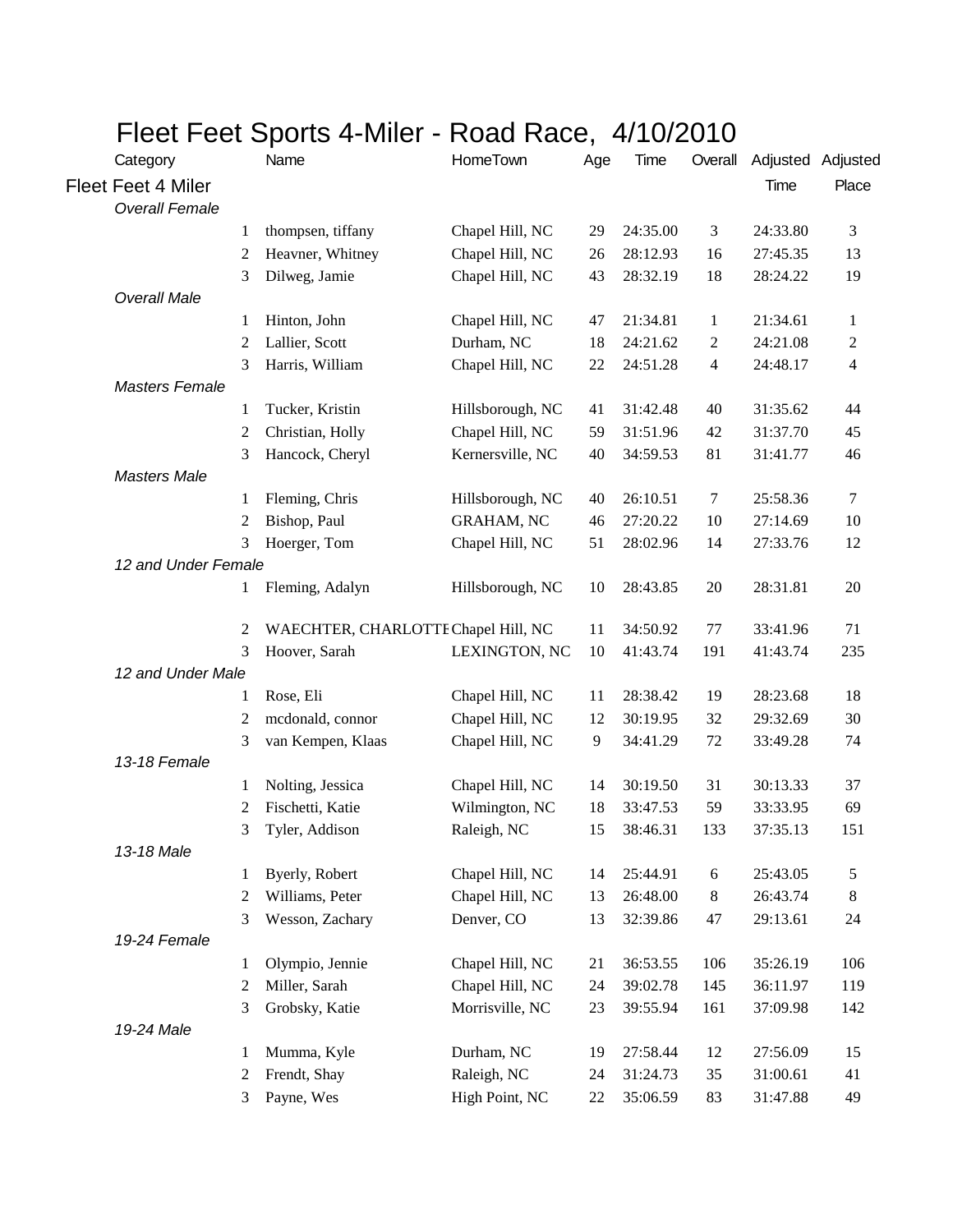| 25-29 Female |                |                                   |                                   |          |                      |           |                      |                |
|--------------|----------------|-----------------------------------|-----------------------------------|----------|----------------------|-----------|----------------------|----------------|
|              | 1              | Hastings, Nicole                  | Charlottesville, VA               | 28       | 30:29.96             | 33        | 30:04.17             | 36             |
|              | 2              | Wurts, Laura                      | Carrboro, NC                      | 27       | 32:30.75             | 46        | 32:30.75             | 55             |
|              | 3              | Kearney, Virginia                 | DURHAM, NC                        | 25       | 34:16.53             | 64        | 33:22.80             | 64             |
| 25-29 Male   |                |                                   |                                   |          |                      |           |                      |                |
|              | 1              | Peters, Jeffrey                   | CARY, NC                          | 29       | 25:44.34             | 5         | 25:43.07             | $\sqrt{6}$     |
|              | 2              | vega, jaime                       | Durham, NC                        | 27       | 27:32.37             | 11        | 27:17.58             | 11             |
|              | 3              | Drexler, Jared                    | Chapel Hill, NC                   | 29       | 29:23.87             | 22        | 29:08.67             | 22             |
| 30-34 Female |                |                                   |                                   |          |                      |           |                      |                |
|              | 1              | king, sarah                       | RALEIGH, NC                       | 32       | 29:19.56             | 21        | 29:08.12             | 21             |
|              | 2              | McLamb, Elizabeth                 | Wilmington, NC                    | 30       | 29:57.69             | 25        | 29:27.14             | 27             |
|              | 3              | hamilton, marsha                  | Chapel Hill, NC                   | 30       | 32:47.12             | 49        | 32:16.55             | 52             |
| 30-34 Male   |                |                                   |                                   |          |                      |           |                      |                |
|              | 1              | Werner, Luke                      | Chapel Hill, NC                   | 30       | 27:59.04             | 13        | 27:49.78             | 14             |
|              | 2              | VanSpybrook, David                | Durham, NC                        | 34       | 32:49.07             | 50        | 31:55.96             | 50             |
|              | 3              | Strong, Jason                     | Tappahannock, VA                  | 30       | 32:50.04             | 51        | 32:25.88             | 54             |
| 35-39 Female |                |                                   |                                   |          |                      |           |                      |                |
|              | 1              | Way, Elizabeth                    | Winston Salem, NC                 | 39       | 31:32.89             | 37        | 29:11.24             | 23             |
|              | 2              | MOODY, RENE                       | LEWISVILLE, NC                    | 39       | 31:39.52             | 38        | 29:18.22             | 25             |
|              | 3              | Beard, Michelle                   | Cary, NC                          | 37       | 29:57.77             | 26        | 29:30.73             | 28             |
| 35-39 Male   |                |                                   |                                   |          |                      |           |                      |                |
|              | 1              | Parker, Jay                       | Chapel Hill, NC                   | 38       | 27:01.66             | 9         | 26:54.96             | $\overline{9}$ |
|              | 2              | Feller, George                    | Carrboro, NC                      | 35       | 28:20.00             | 17        | 28:07.21             | 17             |
|              | 3              | Sanford, Bill                     | Hillsborough, NC                  | 37       | 30:12.82             | 30        | 29:58.64             | 34             |
| 40-44 Female |                |                                   |                                   |          |                      |           |                      |                |
|              | 1              | Rose, Jill                        | Chapel Hill, NC                   | 42       | 34:43.29             | 73        | 33:59.66             | 79             |
|              | 2              | Phillips, Joanne                  | Raleigh, NC                       | 44       | 34:37.27             | 69        | 34:01.37             | 80             |
|              | 3              | Clark, Anne                       | Chapel Hill, NC                   | 44       | 39:26.46             | 153       | 36:20.41             | 122            |
| 40-44 Male   |                |                                   |                                   |          |                      |           |                      |                |
|              | 1              | Spooner, Mark                     | Raleigh, NC                       | 43       | 33:28.74             | 57        | 32:17.73             | 53             |
|              | $\overline{2}$ | Walker, Alan                      | Chapel Hill, NC                   | 40       | 34:34.75             | 66        | 33:32.19             | 67             |
| 45-49 Female | $\mathfrak{Z}$ | Pinto, John                       | Durham, NC                        | 44       | 34:38.03             | $70\,$    | 33:46.75             | 73             |
|              |                |                                   |                                   |          |                      |           |                      |                |
|              | 1<br>2         | Faneck, Maryanne<br>Van Ark, Gwen | Cary, NC                          | 47<br>46 | 34:09.68<br>37:44.49 | 63<br>114 | 33:54.41<br>35:27.87 | 76<br>107      |
|              |                | Booth, Jill                       | Chapel Hill, NC<br>Greensboro, NC | 49       | 36:28.66             | 101       | 36:22.04             | 124            |
| 45-49 Male   | 3              |                                   |                                   |          |                      |           |                      |                |
|              | 1              | Daly, David                       | Chapel Hill, NC                   | 49       | 28:03.96             | 15        | 27:57.49             | 16             |
|              | 2              | Fishburne, Keith                  | Raleigh, NC                       | 45       | 34:02.52             | 62        | 33:04.98             | 62             |
|              | 3              | <b>WAECHTER, RICK</b>             | Chapel Hill, NC                   | 47       | 34:53.82             | 78        | 33:44.64             | $72\,$         |
| 50-54 Female |                |                                   |                                   |          |                      |           |                      |                |
|              | 1              | Jacobson Vann, Julie              | Chapel Hill, NC                   | 53       | 38:38.04             | 131       | 37:09.41             | 141            |
|              | 2              | Ivins, Sally                      | Carrboro, NC                      | 54       | 38:57.67             | 142       | 38:10.08             | 159            |
|              | 3              | Thomas, Gayle                     | Chapel Hill, NC                   | 51       | 43:28.19             | 226       | 40:50.16             | 212            |
|              |                |                                   |                                   |          |                      |           |                      |                |